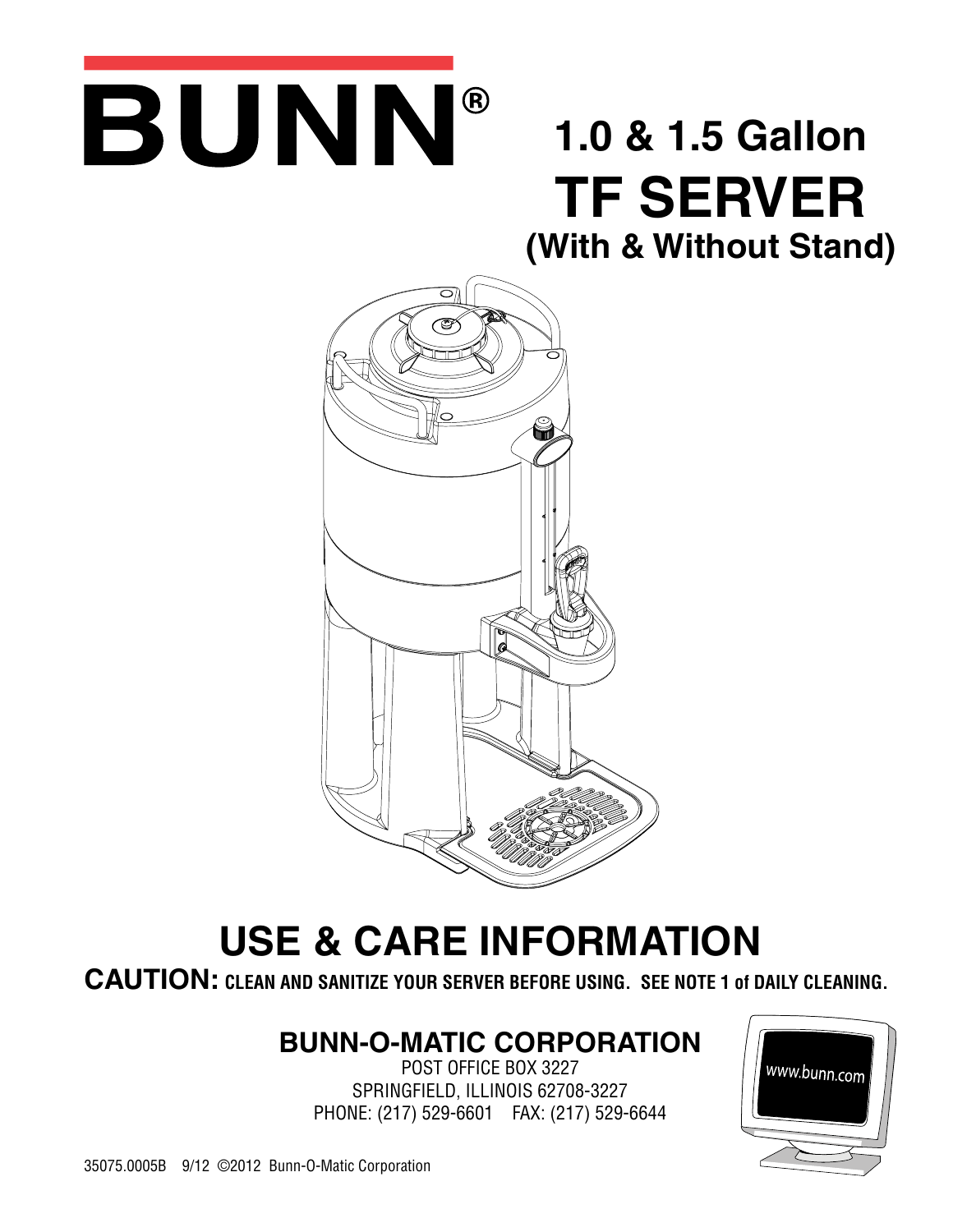#### **INTRODUCTION**

This server is intended for use with a BUNN® DUAL® TF DBC, SINGLE® TF DBC or ICB coffee brewer only. When proper precautions are followed, 1.0 up to 1.5 gallons of coffee may be brewed directly into the server and then transported to a remote serving location. The server must be placed on a sturdy counter or shelf.

#### **USER NOTICES**

The notices on this server should be kept in good condition. Replace unreadable or damaged labels.

#26186.0000



#### **DAILY CLEANING CAUTION:** CLEAN AND SANITIZE YOUR SERVER **DAILY**

- **NOTE:** Bunn-O-Matic recommends the 3 step method for cleaning and sanitizing the server. The 3 step method consists of hot soapy water using an approved detergent, a fresh water rinse, and an aqueous sanitizing solution using an approved non-chlorine sanitizer. Do not submerge server.
- 1. Run a complete brew cycle of just hot water into the server and let it set for a minute. Empty the server completely by opening the faucet.
- 2. Remove the lid, fill server with cleaning solution and thoroughly clean the inside of server.
- 3. Rinse server thoroughly using fresh water rinse.
- 4. Fill server with sanitizing solution and let the server set for 5 minutes, then drain through fully open faucet. Thoroughly rinse server after sanitizing.
- 5. Remove the faucet handle/stem assembly by unscrewing the faucet nut just beneath the faucet handle.
- 6. Remove sight gauge shroud by pulling straight up. Remove sight gauge tube and washers.
- 7. Use enclosed cleaning brush to thoroughly clean the fill tube of the lid assembly, faucet, and sight gauge tube.
- 8. Disassemble the faucet/stem assembly. Thoroughly wash all faucet parts, lid, and silicone tube in a mild detergent and water solution. Rinse the parts in hot water. Sanitize the parts for five minutes, thoroughly rinse, then air dry completely.
- 9. Reassemble the faucet and attach it, the lid, sight gauge and silicone tube to the dispenser.
- 10. Wash the entire outside surface of the server with a clean damp cloth.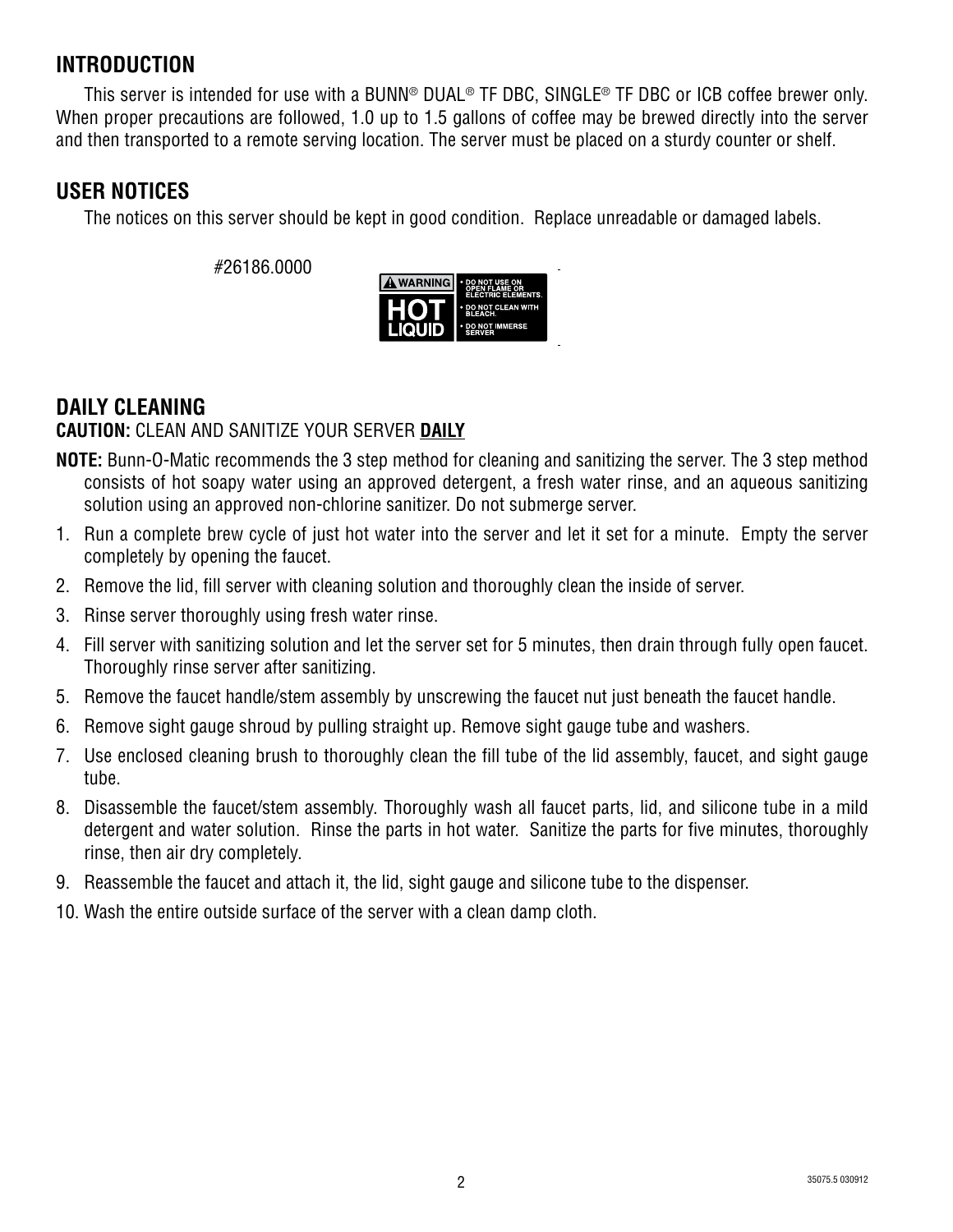#### **SERVER WITH STAND**

#### **REPLACEMENT PARTS**

| 1.  | 43931.1000 | Shroud, Sight Gauge 1.5 Gal.      |
|-----|------------|-----------------------------------|
|     |            | (Includes Item 4)                 |
|     | 43931.1001 | Shroud, Sight Gauge 1.0 Gal.      |
|     |            | (Includes Item 4)                 |
| 2.  | 35010.0000 | Plate, Decal Mounting             |
| 3.  | 35009.0000 | Decal, Bunn                       |
|     | 35009.0001 | Decal, Plain Black                |
| 4.  | 35004.0000 | Backing, Sight Gauge 1.5 Gal.     |
|     | 35004.0001 | Backing, Sight Gauge 1.0 Gal.     |
| 5.  | 35005.0000 | Sight Gauge Tube 1.5 Gal.         |
|     | 35005.0001 | Sight Gauge Tube 1.0 Gal.         |
| 6.  | 39083.0000 | Cap, Shroud                       |
| 7.  | 02367.0000 | Screw, Truss Head #6-32 x .62"    |
| 8.  | 39143.0001 | Washer, Sight Gauge Tube          |
| 9.  | 43135.0000 | Handle, Faucet, Bunn              |
|     | 43135.1002 | Handle, Faucet, Orange            |
|     | 43135.0003 | Handle, Faucet, Plain Black       |
|     | 43135.0004 | Handle, Faucet, Green             |
| 10. | 29165.1002 | <b>Faucet Bonnet</b>              |
| 11. | 00601.1000 | Faucet Spring (Package of 6)      |
| 12. | 29164.1000 | Faucet Stem (Package of 6)        |
| 13. | 00600.1000 | Faucet Seat Cup (Package of 6)    |
| 14. | 35074.0000 | Screw, Hex Hd Black M4 x .7x25    |
| 15. | 43930.0000 | Spout, Faucet                     |
| 16. | 38932.0000 | Cover, Drip Tray                  |
| 17. | 38931.1002 | Drip Tray Kit (Includes item 16)  |
| 18. | 26186.0000 | Decal, Warning Hot Liquid         |
| 19. | 42543.0000 | Guard, Faucet                     |
| 20. | 28526.1000 | Tube, Silicone .31"ID x 12.0" LG  |
| 21. | 42295.0001 | Elbow, 90°                        |
| 22. | 32591.1001 | Tube, Silicone .50" ID x 12.0" LG |
| 23. | 35016.0001 | Insert, Stand                     |
| 24. | 38929.1002 | Stand, Server                     |
| 25. | 39617.0000 | Screw, Pan Head #6-32 x .75"      |
| 26. | 38930.0002 | Base Plate, Stand                 |
| 27. | 35365.1000 | Lid Assembly 1.5 Gal.             |
|     | 35365.1001 | Lid Assembly 1.0 Gal.             |
| 28. | 39443.1003 | Pad, Adhesive Back .75" Dia.      |
| 29. | 44010.0000 | Screw, Pan Head #8-18 x .50"      |
| 30. | 43231.0000 | Washer, M4                        |
| 31. | 42890.1000 | Plug, Base Cover                  |
| 32. | 42889.0000 | Gasket                            |
| 33. | 42761.0000 | Screw, M4 x .7 x 9M               |
| 34. | 42914.0000 | Plug, Top Cover                   |
| 35. | 41366.1001 | Kit, Top Cover Assembly (Includes |
|     |            | item 18)                          |
| 36. | 35301.0000 | Brush, Cleaning                   |
| 37. | 35071.0000 | Decal, Black Wrap 1.5 Gal.        |
|     | 37974.0000 | Decal, Black Wrap 1.0 Gal.        |



P4194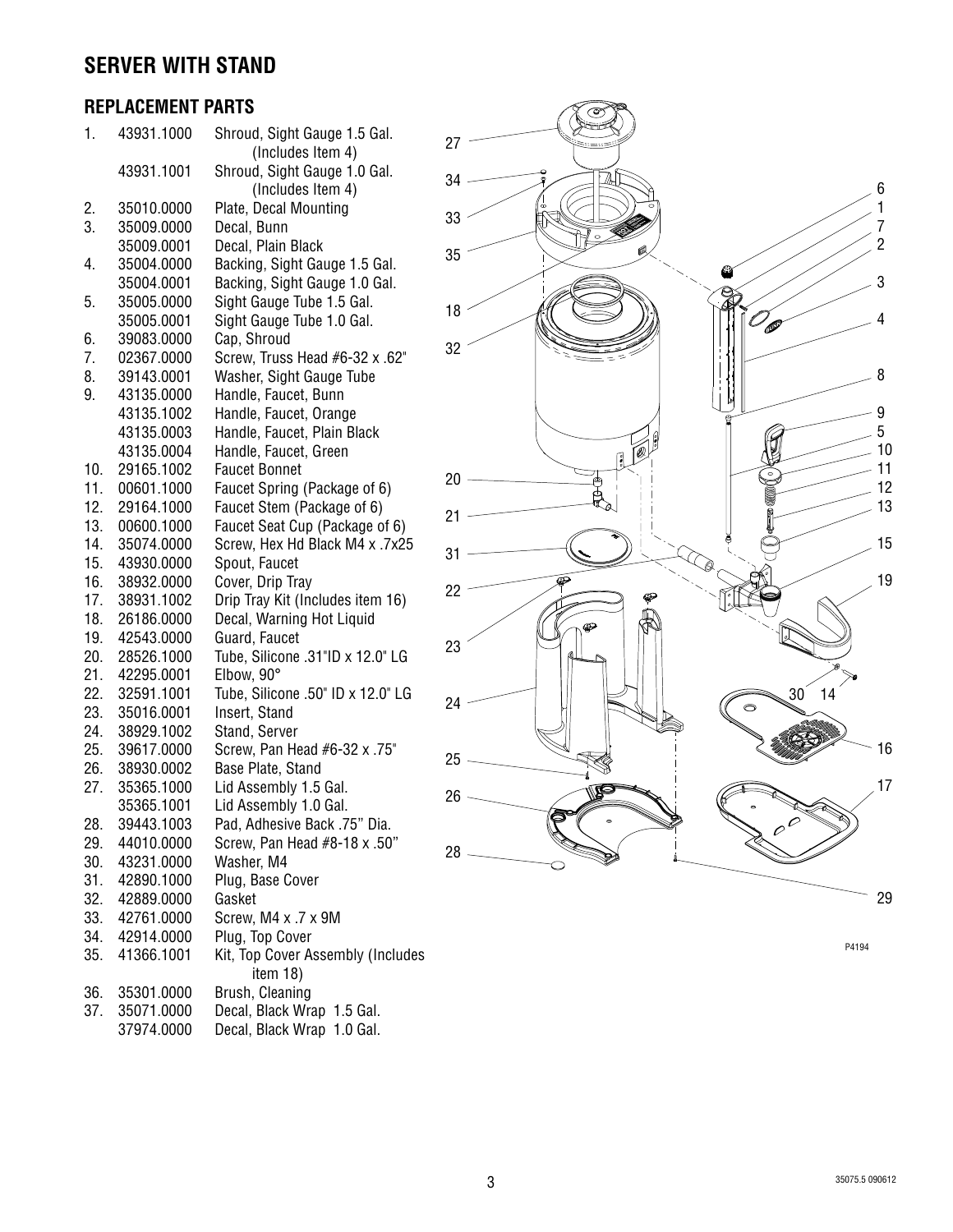#### **SERVER WITHOUT STAND**

#### **REPLACEMENT PARTS**

| 1.  | 43931.1000 | Shroud, Sight Gauge 1.5 Gal.                  |
|-----|------------|-----------------------------------------------|
|     |            | (Includes Item 4)                             |
|     | 43931.1001 | Shroud, Sight Gauge 1.0 Gal.                  |
|     |            | (Includes Item 4)                             |
| 2.  | 35010.0000 | Plate, Decal Mounting                         |
| 3.  | 35009.0000 | Decal, Bunn                                   |
|     | 35009.0001 | Decal, Plain Black                            |
| 4.  | 35004.0000 | Backing, Sight Gauge 1.5 Gal.                 |
|     | 35004.0001 | Backing, Sight Gauge 1.0 Gal.                 |
| 5.  | 35005.0000 | Sight Gauge Tube 1.5 Gal.                     |
|     | 35005.0001 | Sight Gauge Tube 1.0 Gal.                     |
| 6.  | 02367.0000 | Screw, Truss Head #6-32 x .62"                |
| 7.  | 39143.0001 | Washer, Sight Gauge Tube                      |
| 8.  | 43135.0000 | Handle, Faucet, Bunn                          |
|     | 43135.1002 | Handle, Faucet, Orange                        |
|     | 43135.0003 | Handle, Faucet, Plain Black                   |
|     | 43135.0004 | Handle, Faucet, Green                         |
| 9.  | 29165.1002 | <b>Faucet Bonnet</b>                          |
| 10. | 00601.1000 | Faucet Spring (Package of 6)                  |
| 11. | 29164.1000 | Faucet Stem (Package of 6)                    |
| 12. | 00600.1000 | Faucet Seat Cup (Package of 6)                |
| 13. | 35074.0000 | Screw, Hex Hd Black M4 x .7x25                |
| 14. | 43930.0000 | Spout, Faucet                                 |
| 15. | 26186.0000 | Decal, Warning Hot Liquid                     |
| 16. | 42543.0000 | Guard, Faucet                                 |
| 17. | 28526.1000 | Tube, Silicone .31"ID x 12.0" LG              |
| 18. | 42295.0001 | Elbow, 90°                                    |
| 19. | 32591.1001 | Tube, Silicone .50"ID x 12.0" LG              |
| 20. | 35365.1000 | Lid Assembly 1.5 Gal.                         |
|     | 35365.1001 | Lid Assembly 1.0 Gal.                         |
| 21. | 39083.0000 | Cap, Shroud                                   |
| 22. | 43231.0000 | Washer                                        |
| 23. | 42890.1000 | Plug, Base Cover                              |
| 24. | 42889.0000 | Gasket                                        |
| 25. | 42761.0000 | Screw, M4 x .7 x 9M                           |
| 26. | 42914.0000 | Plug, Top Cover                               |
| 27. | 41366.1001 | Kit, Top Cover Assembly (Includes<br>item 15) |
| 28. | 35301.0000 | Brush, Cleaning                               |
| 29. | 35071.0000 | Decal, Black Wrap 1.5 Gal.                    |
|     | 37974.0000 | Decal, Black Wrap 1.0 Gal.                    |
|     |            |                                               |



P4195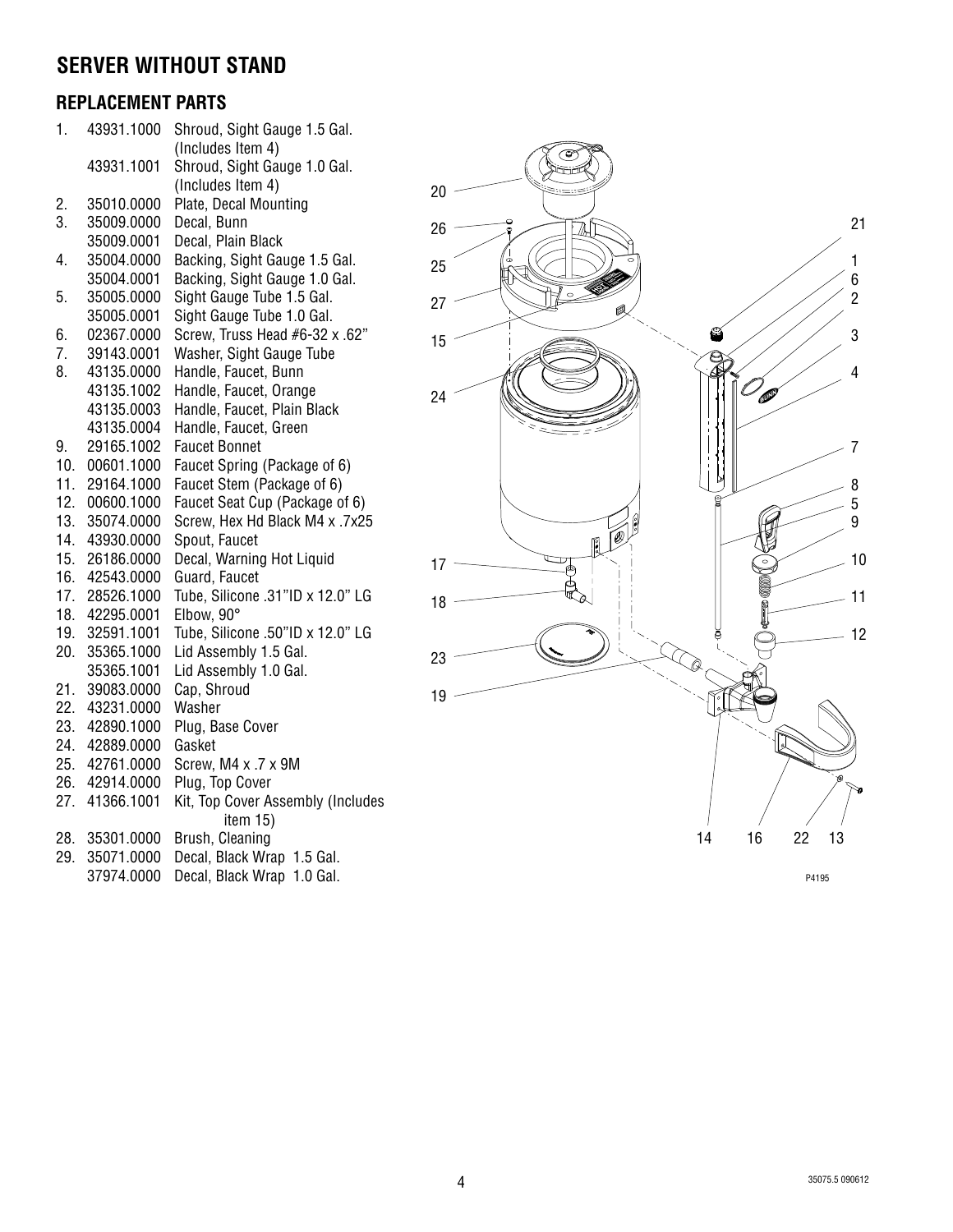#### **STAND FOR SERVERS WITHOUT STAND**

#### **REPLACEMENT PARTS**

|  | 39795.0003 | Stand, Assy (Includes items 1 - 8) |  |
|--|------------|------------------------------------|--|
|--|------------|------------------------------------|--|

- 1. 39449.0005 Bracket, Rear
- 2. 39448.0003
- 3. 38929.0001 Stand, Server (Early Models)
- 38929.1002 Stand, Server (Late Models)<br>00970.0000 Nut, Keps #8-32
- 4. 00970.0000
- 5. 38930.0001 Base Plate, Stand (Early Models) 38930.0002 Base Plate, Stand (Late Models) 44010.0000 Screw, Pan Head #8-18 x .50"
- 6. 39443.1003 Pad, Adhesive Back .75" Dia.
- 
- 7. 38932.0000<br>8. 38931.1000 Drip Tray (Early Models)
- 38931.0002 Drip Tray (Late Models)